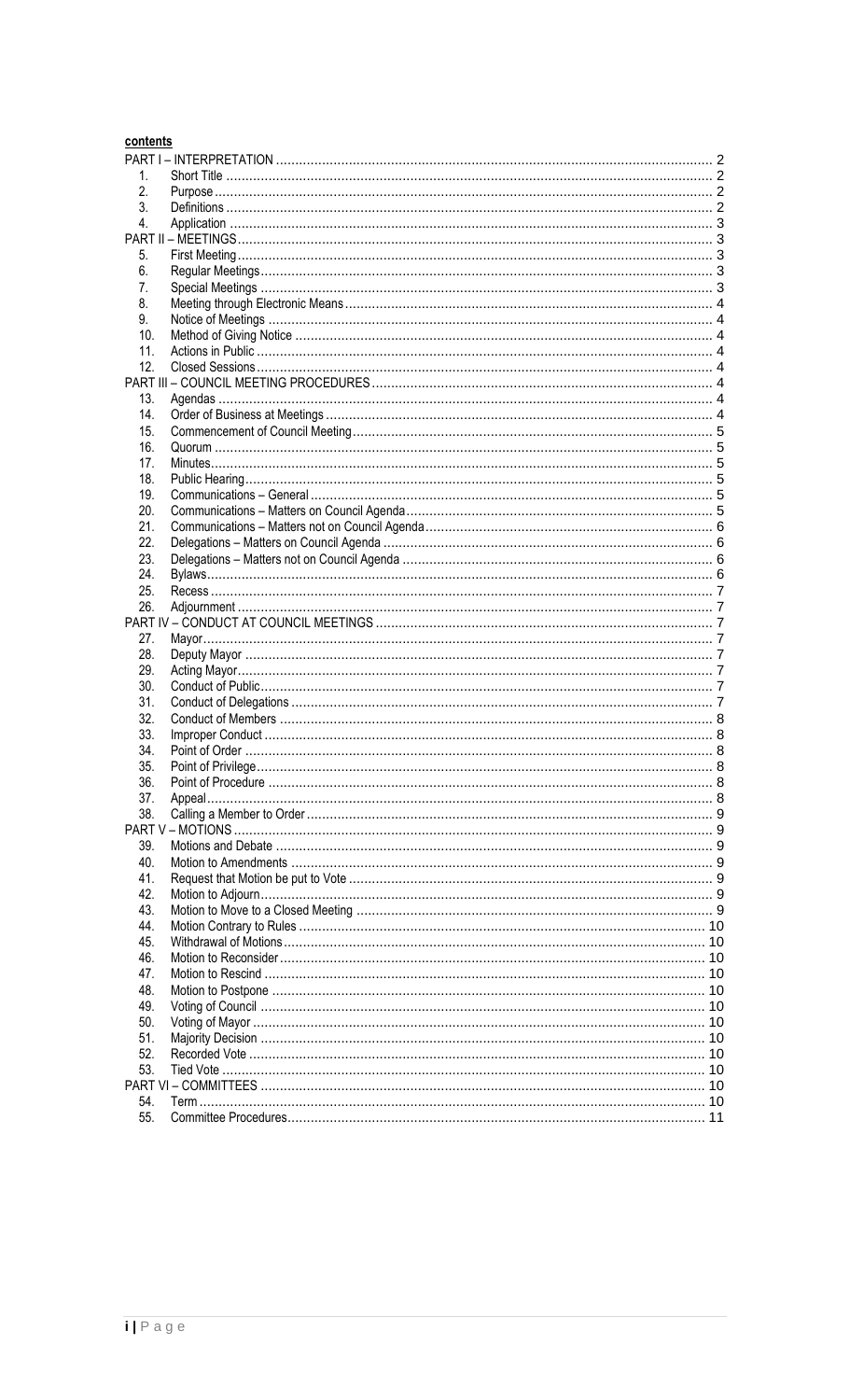

## Town of Eston Bylaw 2019-1 Council Procedures

A BYLAW TO REGULATE THE PROCEEDINGS OF MUNICIPAL COUNCIL AND COUNCIL'S COMMITTEES.

The Council of the Town of Eston in the Province of Saskatchewan enacts as follows:

## <span id="page-1-0"></span>**PART I – INTERPRETATION**

#### <span id="page-1-1"></span>**1. Short Title**

1.1 This bylaw may be cited as "Council Procedure Bylaw".

- <span id="page-1-2"></span>**2. Purpose**
	- $\overline{2.1}$  The purpose of this bylaw is to establish clear, transparent, consistent and accessible rules for conducting business at meetings, for council members, administrations and the public to follow and participate in governing the municipality and for council in establishing council committees.

#### <span id="page-1-3"></span>**3. Definitions**

- 3.1 In this bylaw:
	- (a) "Act" means *The Municipalities Act.*
	- (b) "Acting mayor" means the councillor elected by council to act as the mayor if a vacancy arises in that office. (c) "Adjourn" means to suspend proceedings to another time or place.
	-
	- (d) "Administration" means the administrator or an employee accountable to the administrator.<br>(e) "Administrator" means the person appointed as administrator pursuant to section The Muni "Administrator" means the person appointed as administrator pursuant to section *The Municipalities Act* [MA], 100.1.
	- (f) "Agenda deadline" means the time established in subsection 13.3 of this bylaw.
	- (g) "Amendment" means an alteration to a main motion by substituting, adding or deleting a word or words without materially altering the basic intent of the motion.
	- (h) "Business day" means a day other than a Saturday, Sunday or holiday.
	- (i) "Chair" means a person who has the authority to preside over a meeting.
	- (j) "Committee" means a committee, board, authority or other body duly appointed by council.
	- (k) "Communications" include, but are not limited to the following: letter, memorandum, report, notice,
	- electronic mail, facsimile, petition, brochure or newspaper/magazine article.
	- (l) "Consent agenda" means a portion of a meeting that lists items of business which are routine in nature and do not require substantial discussion and/or debate.
	- (m) "Consent motion" means a motion to adopt, without debate, the recommendations of several reports within a consent agenda.
	- (n) "Council" means the mayor and councillors of the municipality elected pursuant to the provisions of *The Local Government Election Act*.
	- (o) "Councillor" means the council member duly elected in the municipality as a councillor, in accordance with *The Local Government Election Act*.
	- (p) "Deputy Mayor" means the councillor who is appointed by council, pursuant to section 28 of this bylaw, to act as mayor in the absence or incapacity of the mayor.
	- (q) "Mayor" means the council member duly elected in the municipality as the mayor in accordance with *The Local Government Election Act*.
	- (r) "Member" means the mayor, councillor or an appointed individual to a committee, commission or board of council.
	- (s) "Motion" means a formal proposal placed before a meeting in order that it may be debated to a conclusion.
	- (t) "Mover" means a person who presents or proposes a motion or amendment.
	- (u) "Municipality" means the Town of Eston.
	- (v) "Order of business" means the list of items comprising the agenda and the order in which those items appear on the agenda.

(w) "Point of order" means the raising of a question by a member in a meeting claiming that the procedures of the meeting or of an individual council member are contrary to the procedural rules or practices.

- (x) "Point of privilege" is the raising of a matter by a member which occurs while the council is in session, where:
	- i. the rights, privileges, decorum or dignity of the council collectively or the rights and privileges of a member individually have been affected,
	- ii. when a member believes that another member has spoken disrespectfully toward them or the council, or
	- iii. when a member believes their comments have been misunderstood or misinterpreted by another member or members; or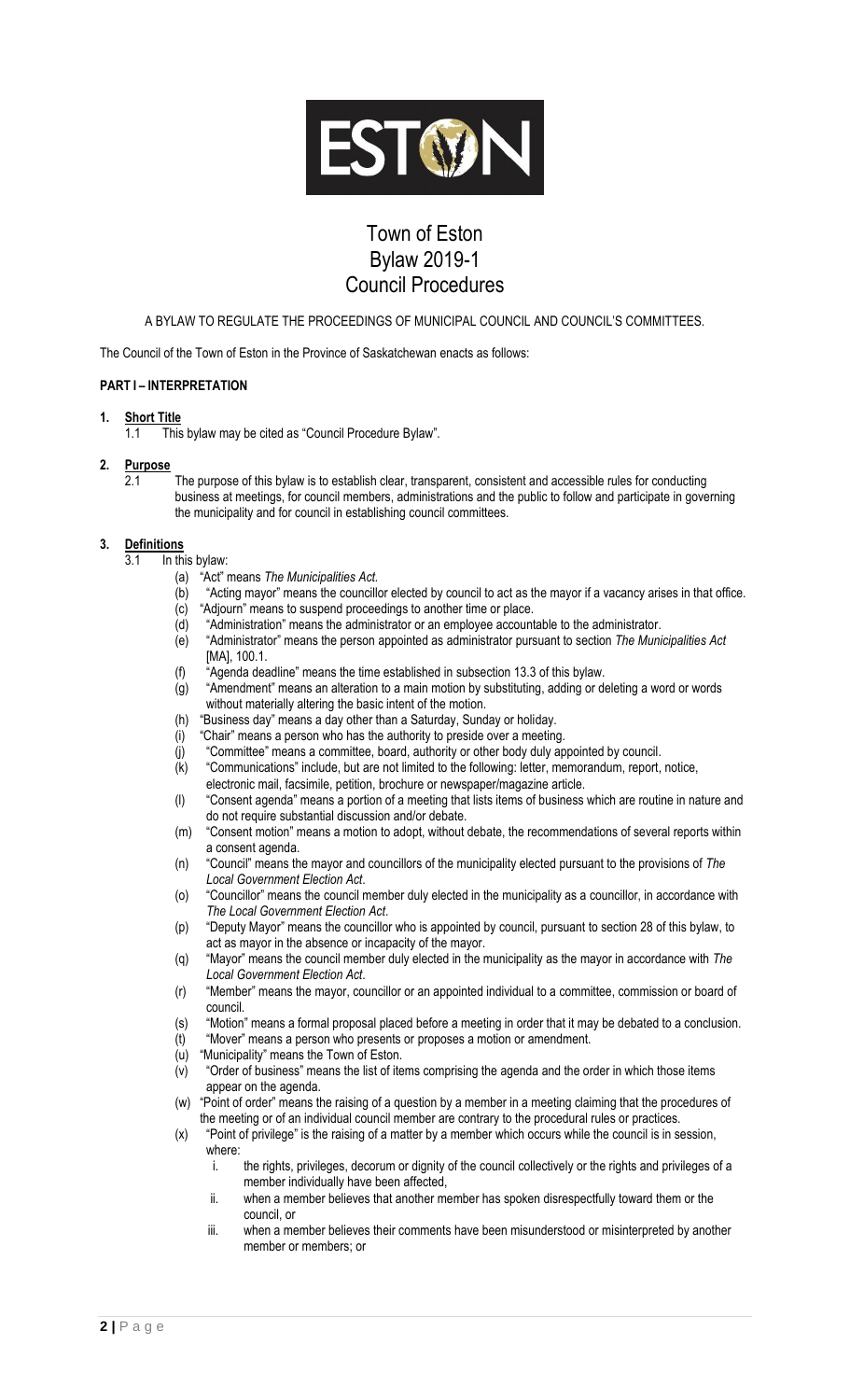- iv. when a member believes that comments made by the member outside the council Chamber have been misinterpreted or misunderstood by the Community, the public or the news media in order to clarify his or her position.
- (y) "Point of procedure" means a question directed to the person presiding at a meeting to obtain information on the rules or procedures bearing on the business at hand.
- (z) "Public hearing" means a meeting of council or that portion of a meeting of council which is convened to hear matters pursuant to:
	- i. *The Municipalities Act*
	- ii. *The Planning and Development Act, 2007*;
	- iii. any other Act; or
- iv. a resolution or bylaw of council.
- (aa) "Quorum" is, subject to section 98 of the Act:
	- i. in the case of council, a majority of the whole council,
	- ii. in the case of a committee, a majority of the members appointed to the committee.
- (bb) "Recess" means an intermission or break within a meeting that does not end the meeting, and after which proceedings are immediately resumed at the point where they were interrupted.
- (cc) "Resolution" means a formal determination made by council or a committee on the basis of a motion, duly placed before a regularly constituted meeting or a special meeting of council or a committee for debate and decision, and is duly passed.
- (dd) "Seconder" means a person who formally supports a motion or amendment at the time it is proposed.
- (ee) "Special committee" means a committee appointed by council at any time to deal with a specific issue(s)
- and exist for a length of time required to review the issue(s) and make recommendations to council. (ff) "Special meeting" means a meeting other than a regular scheduled meeting called pursuant to 123 MA of the Act or the provisions of this bylaw.
- (gg) "Subcommittee" means a committee established by a committee, commission or board to review and report on an aspect of the committee, commission or board's business.
- (hh) "Unfinished business" means business which has been raised at the same, or a previous meeting, and which has not been completed.
- 3.2 A reference in this bylaw to an enactment of the Legislative Assembly of Saskatchewan is a reference to the enactment as amended from time to time.

#### <span id="page-2-0"></span>**4. Application**

- 4.1 This bylaw applies to all meetings of council and committees.
- 4.2 Notwithstanding subsection 4.1, council may by resolution or bylaw allow a board and committee to establish its own procedures.
- 4.3 When any matter relating to proceedings arise which is not covered by a provision of this bylaw, the matter shall be decided by reference to *Robert's Rules of Order.*
- 4.4 In the event of any conflict between the provisions of this bylaw and those contained in any of the other authorities set out above, the provision of this bylaw shall apply.
- 4.5 Subject to subsection 4.3, any ruling of the mayor or chair shall prevail, subject, however, to the jurisdiction of council or the committee to consider any appeals of those rulings.

## <span id="page-2-1"></span>**PART II – MEETINGS**

## <span id="page-2-2"></span>**5. First Meeting**

- 5.1 The first meeting of council shall be called by the administrator within 31 days of the election.<br>5.2 At the first meeting of council:
	- At the first meeting of council:
		- (a) The Returning Officer shall provide council with a copy of the declaration of results with respect to the election; and
		- (b) Every council member shall take the oath of office pursuant to the Act.

## <span id="page-2-3"></span>**6. Regular Meetings**

- 6.1 Regular meetings of council shall be held on the  $2<sup>nd</sup>$  and  $4<sup>th</sup>$  Wednesday of each month commencing at 5:30pm on the second Wednesday and 7:00 pm for the 4th Wednesday. All months with the exception of July, August and December, and one Wednesday selected by council at 7:00 pm for July, August and December.
- 6.2 In the event of any meeting date falling on a statutory or civic holiday or any day appointed as a holiday by proclamation of the Governor-General of Canada, the Lieutenant Governor of Saskatchewan, or the mayor, such meetings shall be rescheduled to a date within one week of the original meeting date by motion of council.
- 6.3 Annually the administrator shall submit a regular schedule of council meetings to council for approval as set out in subsections 6.1 and 6.2, or may recommend alternate meeting dates.
- 6.4 Notwithstanding the foregoing provisions, council may, by resolution, dispense with or alter the time or date of a regular meeting of council.
- 6.5 Council may, by resolution, authorize the mayor to reschedule a regular meeting of council pursuant to the Act during a period of time to be specified within the resolution.

## <span id="page-2-4"></span>**7. Special Meetings**

- 7.1 The administrator shall call a special meeting of council, whenever requested to do so, in writing, by the mayor or a majority of the members.
- 7.2 The written request referred to in subsection 7.1 shall include all items of business to be transacted.
- 7.3 When a special meeting is to be held, the administrator shall provide written notice of the time, date and place of the meeting to all members pursuant to section 10 of this bylaw and to the public at least twenty-four (24) hours prior to the meeting and, in general terms, of the business to be transacted at the meeting.
- 7.4 Notwithstanding subsection 7.2, a special meeting may be held with less than twenty-four (24) hours' notice to members, and without notice to the public, if all members agree to do so, in writing, immediately before the beginning of the special meeting.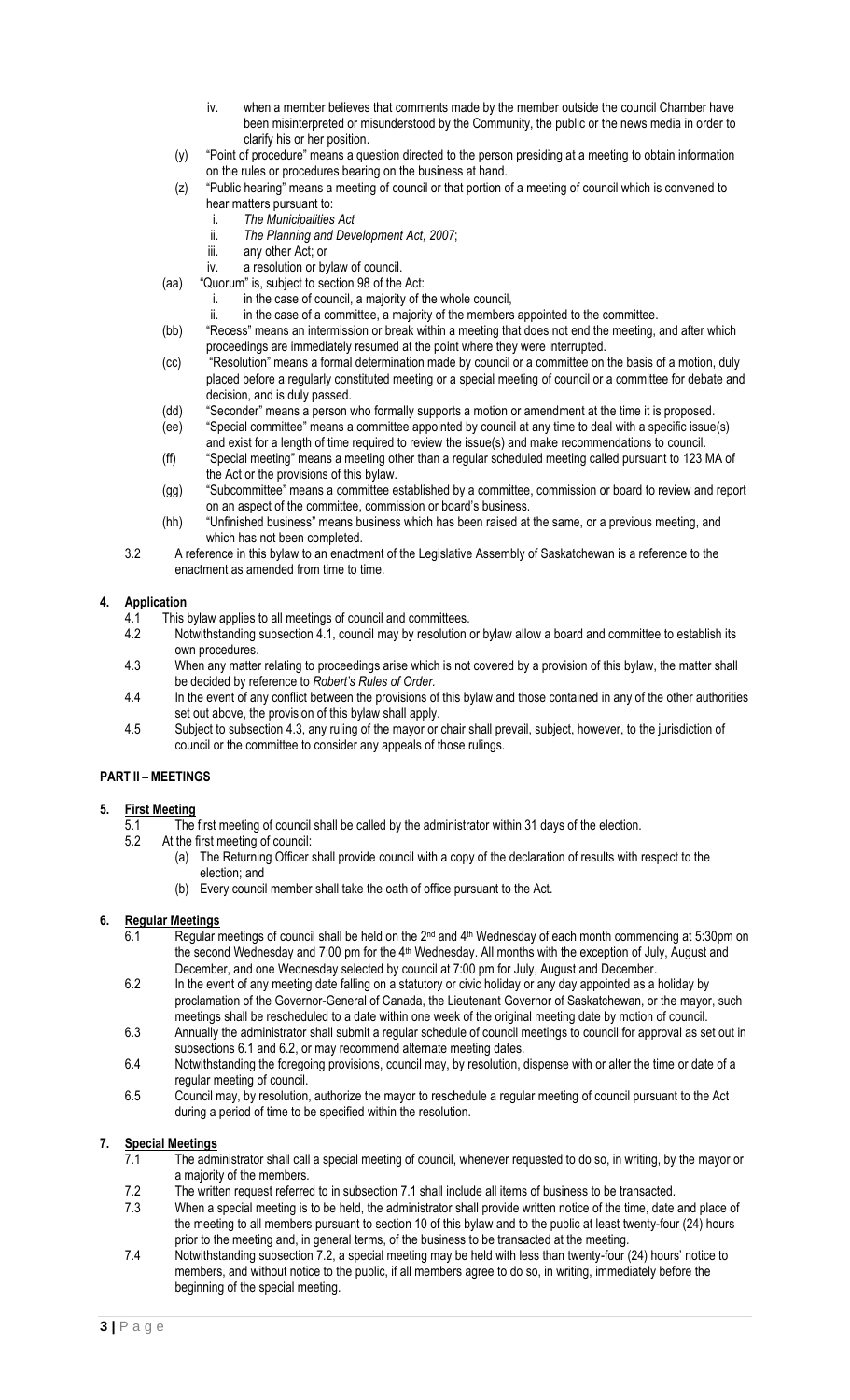7.5 No business, other than that stated in the notice, shall be transacted at a special meeting, unless all the members are present and, by unanimous consent, they authorize other business to be transacted.

## <span id="page-3-0"></span>**8. Meeting through Electronic Means**

- 8.1 One or more members of council may participate in a council meeting by means of a telephonic, electronic or other communication facility if:
	- (a) the facilities enable the public to at least listen to the meeting and the administrator is in attendance at that location; and
	- (b) the facilities permit all participants to communicate adequately with each other during the council meeting.
- 8.2 Members participating in a council meeting held by means of a communication facility are deemed to be present at the council meeting.

## <span id="page-3-1"></span>**9. Notice of Meetings**

- 9.1 Notice of regularly scheduled council meetings is not required to be given.
- 9.2 If council changes the date, time or place of a regularly scheduled meeting, at least twenty-four (24) hours' notice of the change will be given to:
	- (a) any members not present at the meeting at which the change was made; and,
	- (b) the public.

#### <span id="page-3-2"></span>**10. Method of Giving Notice**

- 10.1 Notice of a council meeting is deemed to have been given to a member if the notice is:
	- (a) delivered personally;
		- (b) left at the usual place of business or residence of the member; or
		- (c) at the request of the member, sent by ordinary mail, telephone or voice mail, facsimile or electronic mail or similar method at the number or to the address specified by the member.
- 10.2 Notice of a council meeting is to be given to the public by posting notice of the meeting at the municipal office and posted on the Town website.

## <span id="page-3-3"></span>**11. Actions in Public**

- 11.1 An act or proceeding of council is not effective unless it is authorized or adopted by bylaw or a resolution at a duly constituted public meeting of council.
- 11.2 Every person has the right to be present at council meetings that are conducted in public unless the person presiding at the council meeting expels a person for improper conduct.

#### <span id="page-3-4"></span>**12. Closed Sessions**

- 12.1 Council may close all or any part of its meetings to the public if the matter to be discussed:
	- (a) is within one of the exemptions of Part III of *The Local Authority Freedom of Information and Protection of Privacy Act;* or
	- (b) concerns long-range or strategic planning.
- 12.2 A resolution to move into closed session shall state, in general terms, the topic of discussion.
- 12.3 Where council resolves to close a portion of a meeting to the public, all persons shall be excluded from the meeting except:
	- (a) the members of council;
	- (b) the administrator and other members of administration as the members of council may deem appropriate; and
	- such members of the public as may be allowed to attend by the council.
- 12.4 Where council resolves to close a portion of a meeting to the public, in addition to the resolution to do so, the administrator shall record in the minutes thereto:
	- (a) the time that the in-camera portion of the meeting commenced and concluded;
		- (b) the names of the parties present; and
- 12.5 No resolutions or bylaws may be passed during a closed meeting.
- 12.6 No business other than that described within the resolution pursuant to subsection 12.2 may be discussed.
- 12.7 Matters discussed or to be discussed in a closed meeting are to be kept in confidence until discussed at a public meeting of council, unless otherwise provided for in this bylaw.

## <span id="page-3-5"></span>**PART III – COUNCIL MEETING PROCEDURES**

## <span id="page-3-6"></span>**13. Agendas**

- 13.1 The administrator shall prepare the agenda for all regular and special meetings of council.
- 13.2 The agenda shall include the order of business and all items of business and associated reports, bylaws or documents and shall be set out in accordance with the order of business.
- 13.3 The administrator shall ensure that the council agendas are available to each member no later than 4:00 pm on the business day immediately preceding the council meeting.
- 13.4 The administrator shall ensure that the council agendas are available to the general public no later than 4:00 pm on the business day immediately preceding the council meeting.
- 13.5 If, for any reason, the administrator is unable to meet the deadline mentioned in subsection 13.3, the administrator shall prepare and distribute the agenda as soon as reasonably possible to allow council members an opportunity to review the agenda prior to the council meeting.
- 13.6 All administrative reports, communication from the public, requests, or any other material intended for inclusion in a council agenda must be received by the administrator no later than 12:00 pm on the business day immediately preceding the council meeting.
- 13.7 Council may, on a majority vote, permit additional material on the agenda.

## <span id="page-3-7"></span>**14. Order of Business at Meetings**

14.1 The business shall, in all cases, be taken up in the order in which it stands on the agenda, unless: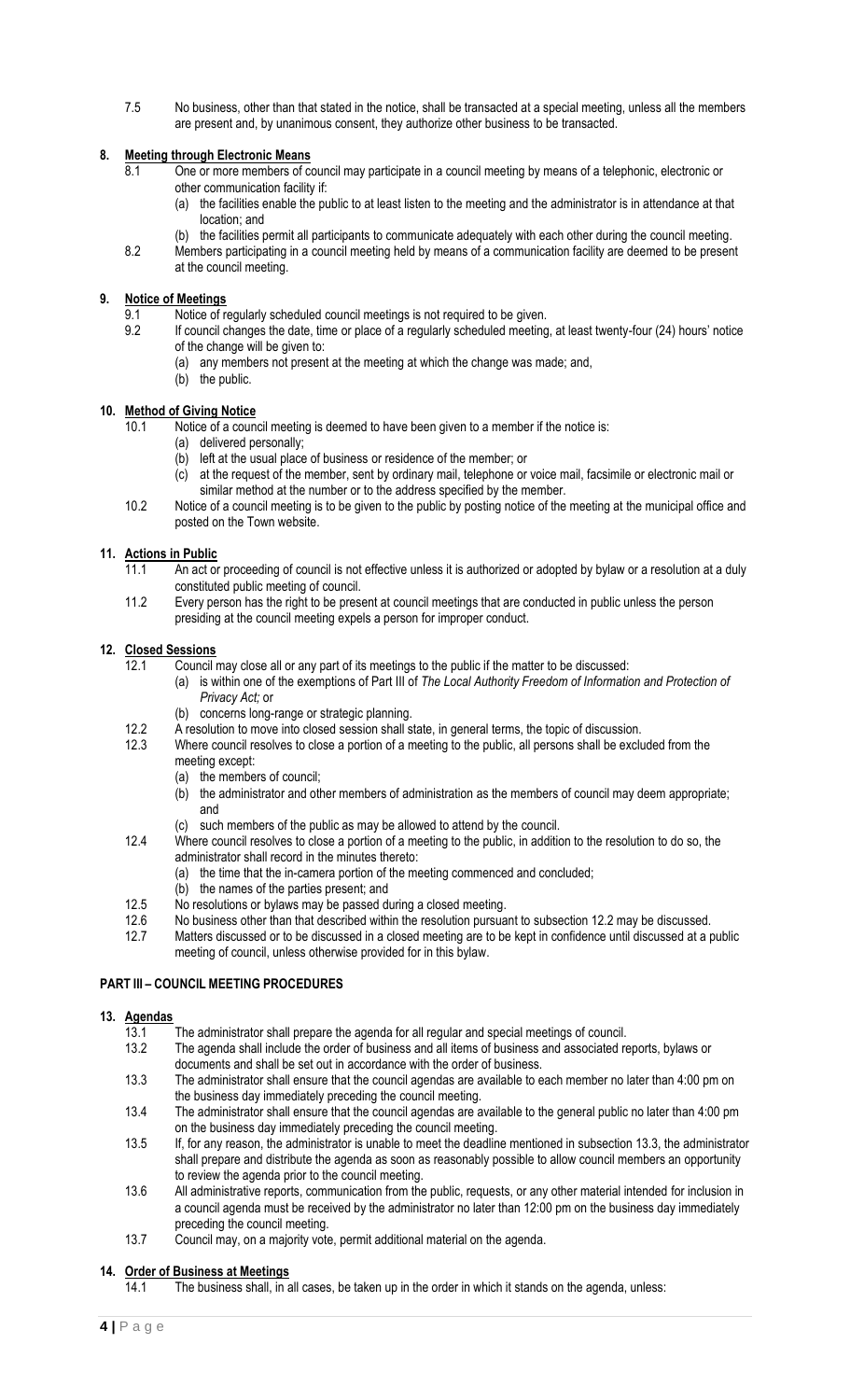- (a) otherwise determined upon motion passed by a vote of the majority of the members present to approve the agenda and which vote shall be placed without debate; or
- (b) the mayor determines during the proceedings of council that for public interest a matter be moved forward to be dealt with promptly.

### <span id="page-4-0"></span>**15. Commencement of Council Meeting**

- 15.1 At the hour set for the meeting, or as soon as all members of council present, the mayor, or in his or her absence the deputy mayor, shall take the chair and call the members to order.
- 15.2 In case neither the mayor nor the deputy mayor is in attendance within 15 minutes after the hour appointed, and subject to a quorum being present, council shall appoint an acting mayor pursuant to section 29 of this bylaw who shall call the meeting to order and shall preside over the meeting until the arrival of the mayor or the deputy mayor, and all proceedings of such meeting shall be deemed to be regular, and in full force and effect.
- 15.3 If a quorum is not present 20 minutes after the time appointed for the meeting, the administrator shall record the names of the members present at the expiration of such time and announce that council shall then stand adjourned until the next meeting, unless a special meeting is called in the meantime.
- 15.4 Subject to the Act, if at any meeting the number of members is reduced to less than the number required for a quorum, council shall stand adjourned.
- 15.5 Any unfinished business remaining at the time of the adjournment, due to the loss of the quorum, shall be considered at the next regular meeting, or it shall be placed on the agenda for a special meeting called for the purpose of dealing with the unfinished items.
- 15.6 Members are encouraged to notify the administrator when the member is aware that he or she will be absent from any meeting of council.

#### <span id="page-4-1"></span>**16. Quorum**

- 16.1 A quorum of council is a majority of members.
- 16.2 Any act or proceeding of council that is adopted at any council meeting at which a quorum is not present is invalid.

## <span id="page-4-2"></span>**17. Minutes**

- 17.1 The administrator shall record the minutes of each council meeting without note or comment and shall distribute
- copies of the minutes to each member at least twenty-four (24) hours prior to a subsequent council meeting. 17.2 The names of the members present at the meeting are to be recorded in the minutes of every meeting.
- 
- 17.3 Any member may make a motion amending the minutes to correct any mistakes.<br>17.4 The minutes of each meeting are to be approved at the next regular meeting of the The minutes of each meeting are to be approved at the next regular meeting of the council and signed by the presiding member and the administrator in accordance with the Act.

#### <span id="page-4-3"></span>**18. Public Hearing**

- 18.1 If a public hearing is required by any Act, it shall be conducted in accordance with the provisions of this section.<br>18.2 The procedure by which the public hearing will be conducted or by which public input will be ob The procedure by which the public hearing will be conducted or by which public input will be obtained shall be as follows:
	- (a) the mayor shall declare the hearing on the matter open;
	- (b) the administration shall present a report on the bylaw or resolution under consideration including the administration recommendations;
	- (c) if it is a hearing that involves an applicant, the applicant shall be given an opportunity to make representations on the matter under consideration;
	- (d) after the applicant, any person or group of persons or spokesperson acting on behalf of another person or group shall be given an opportunity to make representations on the matter under consideration;
	- (e) if it is a hearing that involves an applicant, at the conclusion of the speakers, the applicant shall be given an opportunity to respond to the representations of other people;
	- (f) council may request further information from administration;
	- (g) council shall formally receive all communications and written reports submitted to it on the subject matter of the hearing;
	- (h) the mayor shall declare the hearing closed; and
	- (i) council shall then consider the matter and at the conclusion of the deliberations, council shall vote on the bylaw or resolution in accordance with the procedures contained in this bylaw.
- 18.3 A hearing may be adjourned to a certain date.
- 18.4 A member shall abstain from taking part in the debate or voting on the bylaw or resolution, which is the subject of the hearing if the member was absent from any part of the public hearing.

#### <span id="page-4-4"></span>**19. Communications – General**

- 19.1 When a person wishes to have a communication considered by council, it shall be addressed to council, and: (a) clearly set out the matter in issue and the request; and
	- (b) for written communications, must be printed, typewritten or legibly written, contain the mailing address of the writer and be signed with the name of the writer; or
	- (c) for electronic communication, must contain the name of the writer and both the mailing and electronic address of the writer.
- 19.2 A communication received by the administrator, which does not meet the conditions in subsection 19.1 or is abusive in nature, shall be forwarded to the mayor for review and disposition.
- 19.3 A communication received by the administrator which contains or relates to personal information shall be dealt with in accordance with the provisions of *The Local Authority Freedom of Information and Protection of Privacy Act*.

#### <span id="page-4-5"></span>**20. Communications – Matters on Council Agenda**

20.1 A written communication pertaining to a matter already on a council agenda must be received by the administrator no later than the agenda deadline in order to be included on the council agenda.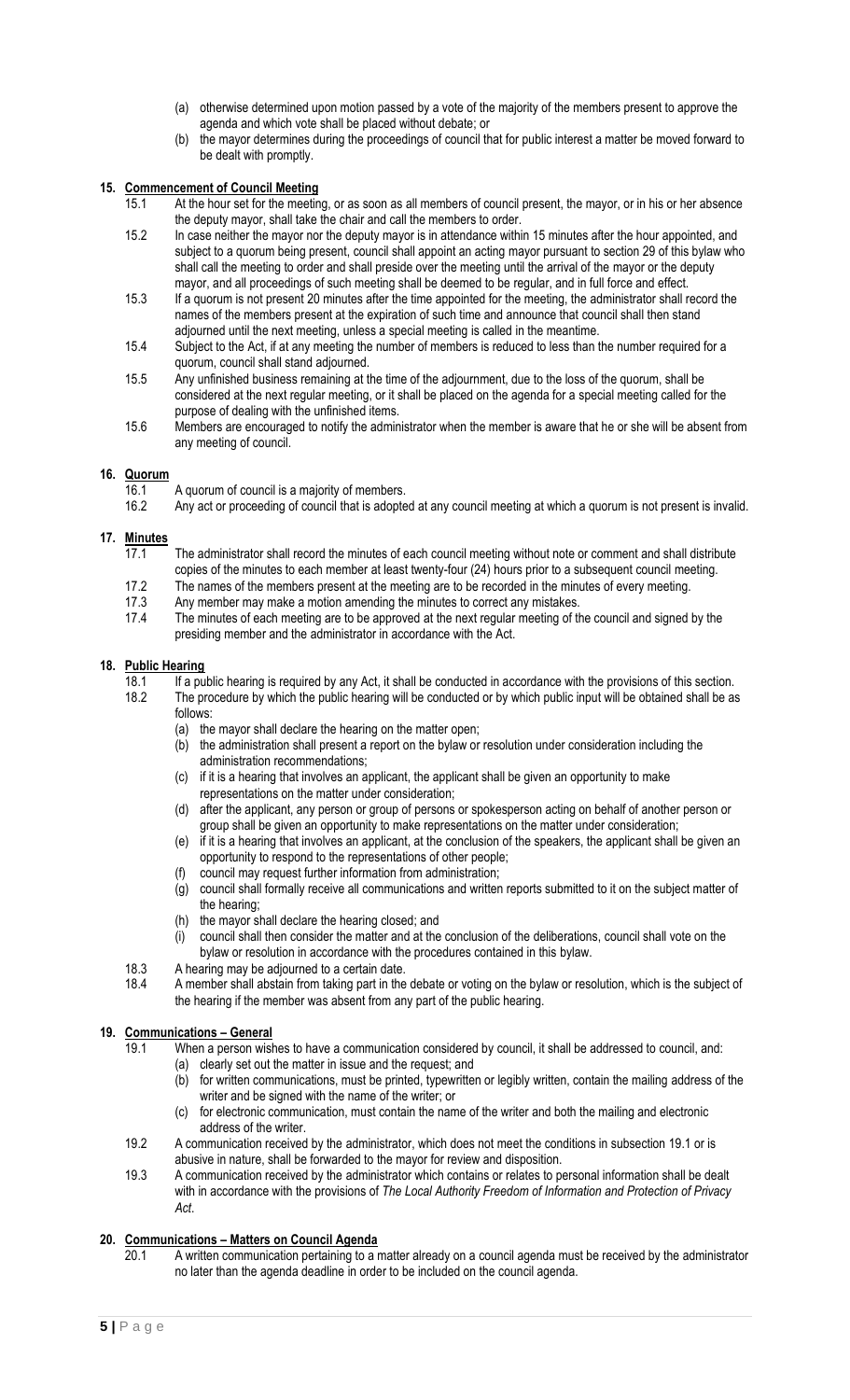- 20.2 A written communication received before the agenda deadline shall be placed by the administrator on the council agenda and shall be dealt with when the matter is considered by council at its meeting.
- 20.3 In the event that the communication to the administrator is received after the agenda deadline, regarding a subject which is on the agenda, the administrator will bring the request to the attention of council:
	- (a) The individual will be advised by the administrator that the communication may not be considered by council unless the majority of members vote to allow the communication within the motion to approve the agenda.

## <span id="page-5-0"></span>**21. Communications – Matters not on Council Agenda**

- 21.1 A written communication received before the agenda deadline shall be placed by the administrator on the council agenda and shall be dealt with when the matter is considered by council at its meeting.
- 21.2 In the event that the communication to the administrator is received after the agenda deadline, regarding a subject which is not on the agenda, the administrator will bring the request to the attention of council.
- 21.3 The individual will be advised by the administrator that the communication may not be considered by council unless the majority of members vote to allow the communication within the motion to approve the agenda.

## <span id="page-5-1"></span>**22. Delegations – Matters on Council Agenda**

- 22.1 When a person wishes to speak to council on a matter already on a council agenda, for which a hearing is not required, that person shall notify the administrator in writing, which notice shall include the following: (a) the name and correct mailing address of the spokesperson;
	- (b) telephone number where the representative of the delegation can be reached during the day;
	- (c) originally signed, except when submitted by facsimile or email; and
	- (d) clearly setting out the subject matter to be discussed and the request being made of council.
- 22.2 A request to speak to council pursuant to subsection 22.1 must be received by the administrator no later than the agenda deadline in order to be included on the council agenda.
- 22.3 In the event that a delegation makes an application to the administrator after the agenda deadline, regarding a subject which is on the agenda, the administrator will bring the request to the attention of council.
	- (a) Delegations will be advised by the administrator that they may not be heard by council unless the majority of members vote to allow the delegation to speak within the motion to approve the agenda.
- 22.4 Delegations speaking before council shall limit their remarks to the stated business.
- 22.5 A maximum of 20 minutes shall be allotted for each delegation to present his or her position of support or opposition.
- 22.6 Where there are numerous delegates taking the same position on a matter, they are encouraged to select a spokesperson to present their views.
	- (a) Delegations are encouraged not to repeat information presented by an earlier delegation.
	- (b) The mayor shall at the conclusion of 20 minutes, inform the delegation that the time limit is up.
	- (c) Only upon a motion to extend the 20 minute limitation adopted by a majority of members shall the 20 minute limit be extended.
	- (d) Delegations will not be permitted to assume any unused time allocated to another delegation.
- 22.7 Upon the completion of a presentation to council by a delegation, any discourse between members and the delegation shall be limited to members asking questions for clarification and obtaining additional, relevant information only.
	- (a) Members shall not enter into debate with the delegation respecting the presentation.
	- (b) Once a motion has been moved and seconded, no further representation or questions of the delegation shall be permitted.

## <span id="page-5-2"></span>**23. Delegations – Matters not on Council Agenda**

- 23.1 When a person wishes to speak to council on a matter not on a council agenda, for which a hearing is not required, that person shall notify the administrator in writing, which notice shall include the following:
	- (a) the name and correct mailing address of the spokesperson;
	- (b) telephone number where the representative of the delegation can be reached during the day;
	- (c) originally signed, except when submitted by facsimile or email; and,
	- (d) clearly setting out the subject matter to be discussed and the request being made of council.
- 23.2 A request to speak to council pursuant to subsection 23.1 must be received by the administrator no later than the agenda deadline to be included on the agenda.
- 23.3 The administrator, who shall consult with mayor, may refuse to accept a request to speak to council if council has, within the six (6) months immediately preceding the request, already heard from the person and dealt with the same or substantially the same matter by resolution or bylaw.
- 23.4 If a request to speak to council is refused pursuant to subsection 23.3, a copy of the request and reply, shall be forwarded to members by the administrator.
- 23.5 In the event that a delegation makes an application to the administrator after the agenda deadline, regarding a subject which is not on the agenda, the administrator will bring the request to the attention of council.
	- (a) Delegations will be advised by the administrator that they may not be heard by council unless the majority of members vote to allow the delegation to speak within the motion to approve the agenda.

## <span id="page-5-3"></span>**24. Bylaws**

- $\overline{24.1}$  Every proposed bylaw must have three (3) distinct and separate readings.<br>24.2 A proposed bylaw must not have more than two (2) readings at a council n
- A proposed bylaw must not have more than two (2) readings at a council meeting unless the members present unanimously agree to consider third reading.
- 24.3 A proposed bylaw will be considered by council immediately following consideration of the report or item to which the bylaw relates.
- 24.4 Only the title or identifying number has to be read at each reading of the bylaw.
- 24.5 Each member present at the meeting at which first reading is to take place must be given or have had the opportunity to review the full text of the proposed bylaw before the bylaw receives first reading.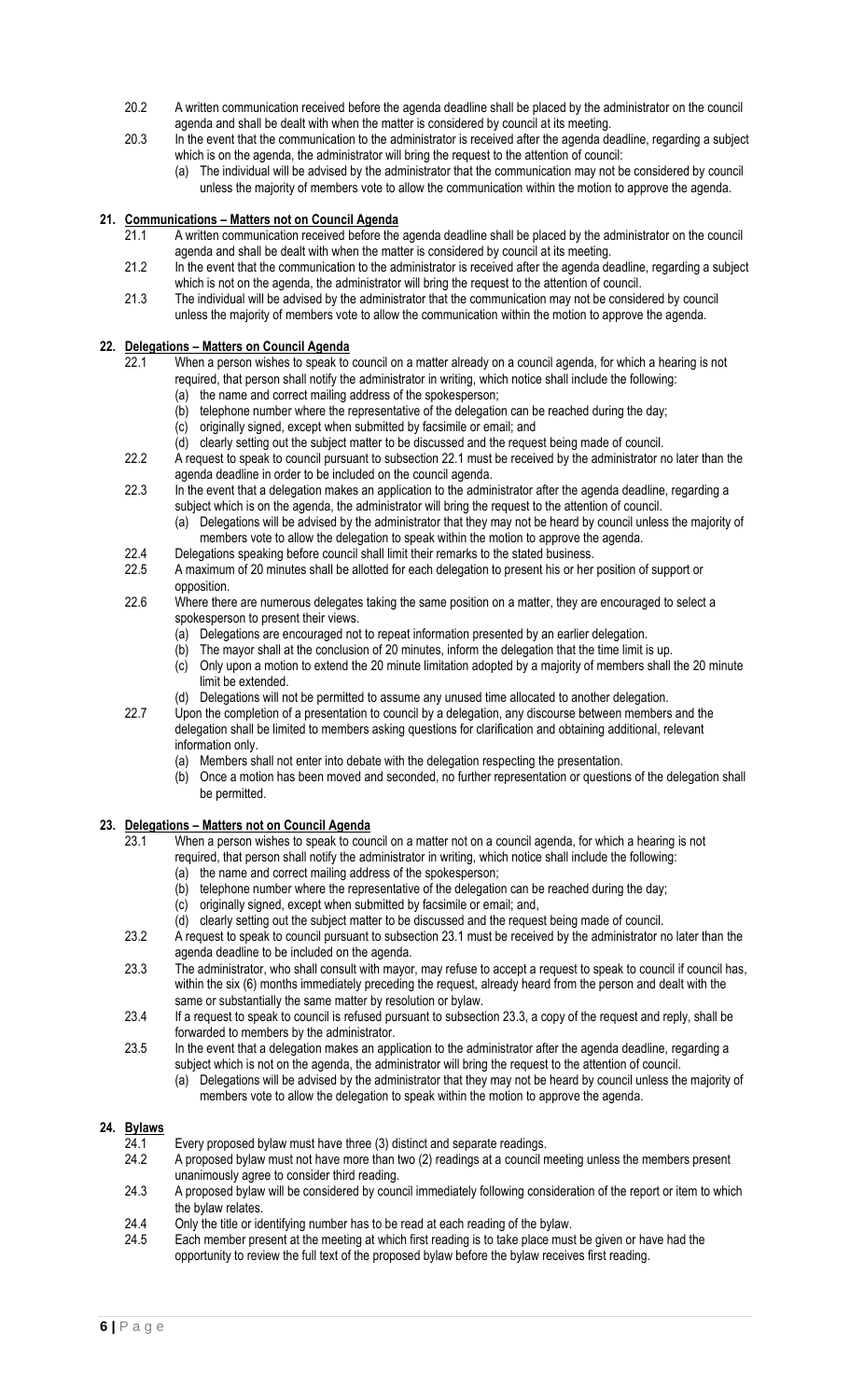- 24.6 Each member present at the meeting at which third reading is to take place must, before the proposed bylaw receives third reading, be given or have had the opportunity to review the full text of the proposed bylaw and of any amendments that were passed after first reading.
- 24.7 When a bylaw has been given three (3) readings by council, it:
	- (a) becomes a municipal enactment of the municipality; and
	- (b) is effective immediately unless the bylaw or an applicable provincial statute provides otherwise.
- 24.8 The administrator shall be empowered to correct any typographical error that may not have been corrected at the time of submission to council and the bylaw shall have the same status as if council had corrected it.
- 24.9 After passage, every bylaw shall be signed by the mayor and the administrator, pursuant to the Act and marked with the corporate seal of the municipality.

#### <span id="page-6-0"></span>**25. Recess**

- 25.1 The council may recess at any time during the meeting.<br>25.2 A motion to recess must state the time of duration of the
- A motion to recess must state the time of duration of the recess, and must be passed by a majority of the members present.
- 25.3 The council may reconvene sooner than the time mentioned in the motion of recess, but must not reconvene later that 15 minutes after the time specified for reconvening or the meeting shall be deemed to be adjourned due to a lack of quorum.

#### <span id="page-6-1"></span>**26. Adjournment**

26.1 All regularly scheduled council meetings shall stand adjourned when the council has completed all business or until a motion to adjourn is passed in which case all unfinished business shall be deemed to be postponed until the next regularly scheduled council meeting, or until a special meeting is called for the purpose of dealing with the unfinished items.

## <span id="page-6-2"></span>**PART IV – CONDUCT AT COUNCIL MEETINGS**

#### <span id="page-6-3"></span>**27. Mayor**

- 27.1 The mayor shall:
	- (a) preside at all council meetings;
	- (b) preserve order at council meetings;
	- (c) enforce the rules of council;
	- (d) decide points of privilege and points of order; and
	- (e) advise on points of procedure.
- 27.2 The mayor shall have the same rights and be subject to the same restrictions, when participating in debate, as all other members.
- 27.3 The mayor shall have the same rights and be subject to the same restrictions as all other members to make a motion.

## <span id="page-6-4"></span>**28. Deputy Mayor**

- 28.1 The council shall, at its first meeting of the year, or as soon thereafter as conveniently possible and whenever the office becomes vacant, appoint from the councillors a deputy mayor who shall hold office for a term of three months or for such longer period as the council may decide, and in any event until a successor is appointed.
- 28.2 If the mayor for any reason is unable to perform the duties of his or her office, the deputy mayor shall have all of the powers of the mayor during the inability.

#### <span id="page-6-5"></span>**29. Acting Mayor**

- 29.1 Council shall, appoint a member to act as mayor if:
	- (a) both the mayor and the deputy mayor, are unable to perform the duties of his or her office; or (b) the offices of both the mayor and the deputy mayor are vacant.
- 29.2 The member to be appointed, pursuant to subsection 29.1, shall be elected by a majority of the members present. 29.3 Where two (2) members have an equal number of votes, the administrator shall:
	- (a) write the names of those members separately on blank sheets of paper of equal size, colour and texture;
		- (b) fold the sheets in a uniform manner so the names are concealed;
		- (c) deposit them in a receptacle; and
		- (d) direct a person to withdraw one (1) of the sheets.
- 29.4 The member whose name is on the sheet withdrawn pursuant to subsection 29.3(d) shall be declared elected.

## <span id="page-6-6"></span>**30. Conduct of Public**

30.1 All persons in the public gallery at a council meeting shall:

- (a) refrain from addressing council or a member unless permitted to do so;
- (b) maintain quiet and order;
- (c) refrain from disturbing the proceedings by words, gestures or actions including applauding, displaying flags, placards or similar material;
- (d) refrain from talking on cellular telephones;
- (e) refrain from making audio or video recordings of council proceedings; and
- (f) ensure that all electronic devices are silent and operated in such a manner that does not interfere with the meeting or with another person's ability to hear or view the proceedings.

#### <span id="page-6-7"></span>**31. Conduct of Delegations**

31.1 When addressing members at a council meeting, a delegation shall refrain from:

- (a) speaking disrespectfully of the federal government, the provincial government or another municipal council, or any official representing them;
- (b) using offensive words in referring to a member, an employee of the municipality or a member of the public;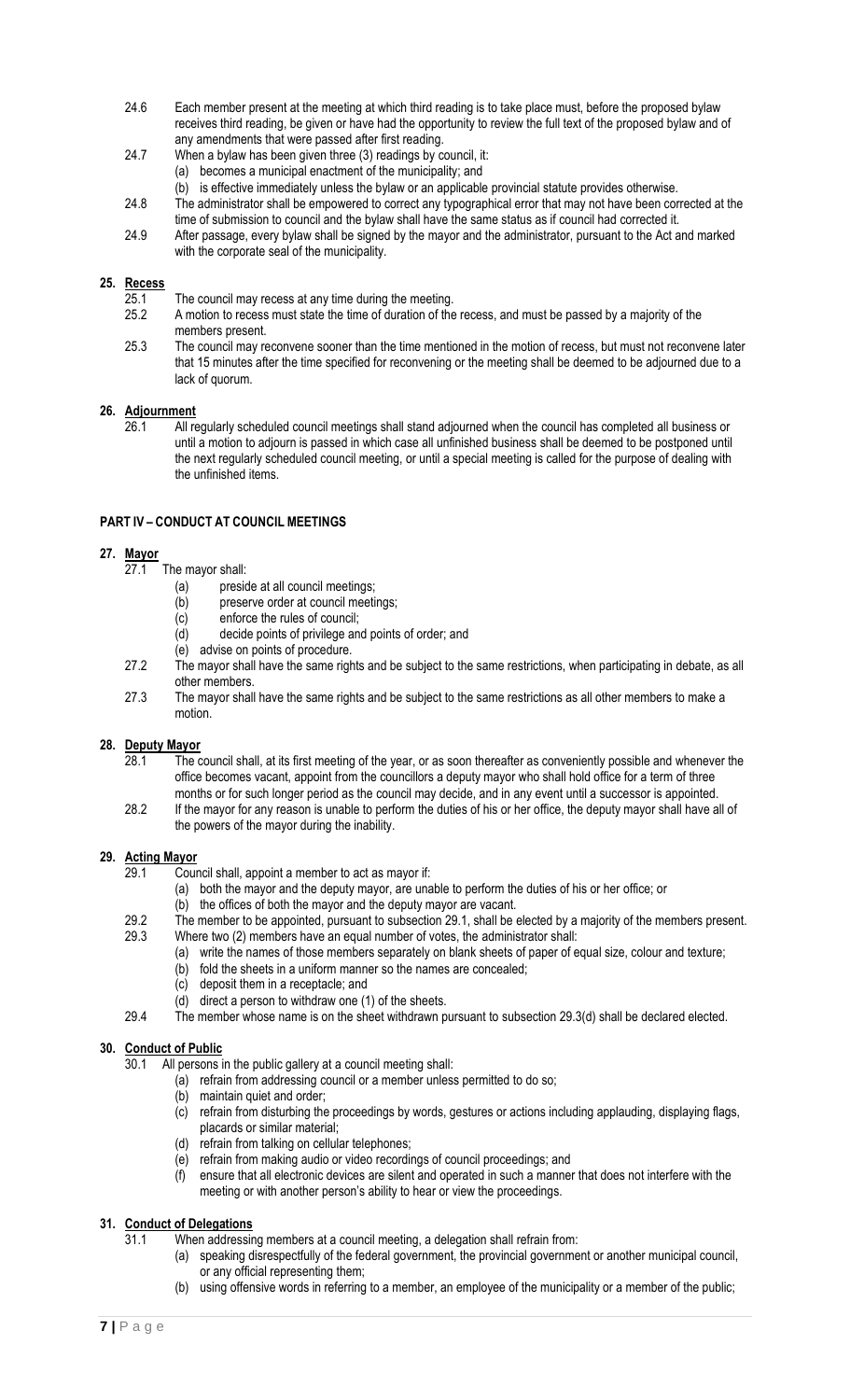- (c) reflecting on a vote of council except when moving to rescind or reconsider it;
- (d) reflecting on the motives of the members who voted on the motion or the mover of the motion; or
- (e) shouting or using an immoderate tone, profane, vulgar or offensive language.

#### <span id="page-7-0"></span>**32. Conduct of Members**

- 32.1 Members of council wishing to speak at a meeting shall ensure they do not interrupt another member.<br>32.2 If more than one member wishes to speak at a meeting at the same time, the mayor shall indicate whi
- If more than one member wishes to speak at a meeting at the same time, the mayor shall indicate which member shall speak first.
- 32.3 When addressing a council meeting, a member shall refrain from:
	- (a) speaking disrespectfully of the federal government, the provincial government or another municipal council, or any official representing them;
		- (b) using offensive words in referring to a member, an employee of the municipality or a member of the public;
		- (c) reflecting on a vote of council except when moving to rescind or reconsider it,
	- (d) reflecting on the motives of the members who voted on the motion or the mover of the motion; or
	- (e) shouting or using an immoderate tone, profane, vulgar or offensive language.
- 32.4 When a member is addressing the council, all other members shall:
	- (a) remain quiet and seated;
		- (b) refrain from interrupting the speaker, except on a point of order or point of procedure; and
		- (c) refrain from carrying on a private conversation in such a manner that disturbs the speaker.
- 32.5 Members shall ensure that all electronic devices remain silent and do not interfere with the meeting.

#### <span id="page-7-1"></span>**33. Improper Conduct**

- 33.1 The mayor may request that any person in the public gallery who disturbs the proceedings of council or acts improperly at a council meeting, as set out in section 32, leave or be expelled from the meeting.
- 33.2 The mayor may request that any delegation who addresses council improperly as set out in section 32, leave or be expelled from the meeting.
- 33.3 No person shall refuse to leave a council meeting when requested to do so by the mayor.<br>33.4 Any person who refuses to leave when requested to do so may be removed.
- Any person who refuses to leave when requested to do so may be removed.
- 33.5 If a person disturbs the proceedings of council or refuses to leave when requested to do so, the mayor may recess the meeting until the person leaves or adjourn the meeting to another day.

#### <span id="page-7-2"></span>**34. Point of Order**

- 34.1 A member may rise and ask the mayor to rule on a point of order.
- 34.2 When a point of order is raised, the member speaking shall immediately cease speaking until the mayor decides the point of order raised.
- 34.3 A point of order must be raised immediately at the time the rules of council are breached.<br>34.4 The member against whom a point of order is raised may be granted permission by the m
- 34.4 The member against whom a point of order is raised may be granted permission by the mayor to explain.<br>34.5 The mayor may consult the administrator before ruling on a point of order.
- The mayor may consult the administrator before ruling on a point of order.
- 34.6 A point of order is not subject to amendment or debate.

#### <span id="page-7-3"></span>**35. Point of Privilege**

- 35.1 A member may rise and ask the mayor to rule on a point of privilege.
- 35.2 After the member has stated the point of privilege, the mayor shall rule whether or not the matter raised is a point of privilege.
- 35.3 If the matter is determined to be a point of privilege, the member who raised the point of privilege shall be permitted to speak to the matter.
- 35.4 If the point of privilege concerns a situation, circumstance or event which arose between council meetings, the member shall raise the point of privilege immediately after adoption of the minutes of the previous council meeting.
- 35.5 The mayor may consult the administrator before ruling on a point of privilege.
- 35.6 A point of privilege is not subject to amendment or debate unless a motion regarding the point of privilege is put to council.

#### <span id="page-7-4"></span>**36. Point of Procedure**

- 36.1 Any member may ask the mayor for an opinion on a point of procedure.
- 36.2 When a point of procedure is raised, the member speaking shall immediately cease speaking until the mayor responds to the inquiry.
- 36.3 After the member has asked the point of procedure, the mayor shall provide an opinion on the rules of procedure bearing on the matter before council.
- 36.4 The mayor may consult the administrator before providing an opinion on the point of procedure.<br>36.5 A point of procedure is not subject to amendment or debate.
- A point of procedure is not subject to amendment or debate.
- 36.6 The mayor's answer to a point of procedure is not a ruling, and cannot be appealed to the whole of council.

## <span id="page-7-5"></span>**37. Appeal**

- 37.1 Whenever a member wishes to appeal any ruling of the mayor or a point of order or point of privilege to the whole of council:
	- (a) the motion of appeal, "that the decision of the chair be overruled" shall be made;
	- (b) the member may offer a brief reason for the challenge;
	- (c) the mayor may state the reason for the decision; and
	- (d) following which the question shall be put immediately without debate.
- 37.2 The mayor shall be governed by the vote of the majority of the members present.
- 37.3 A ruling of the mayor must be appealed immediately after ruling is made or the ruling will be final.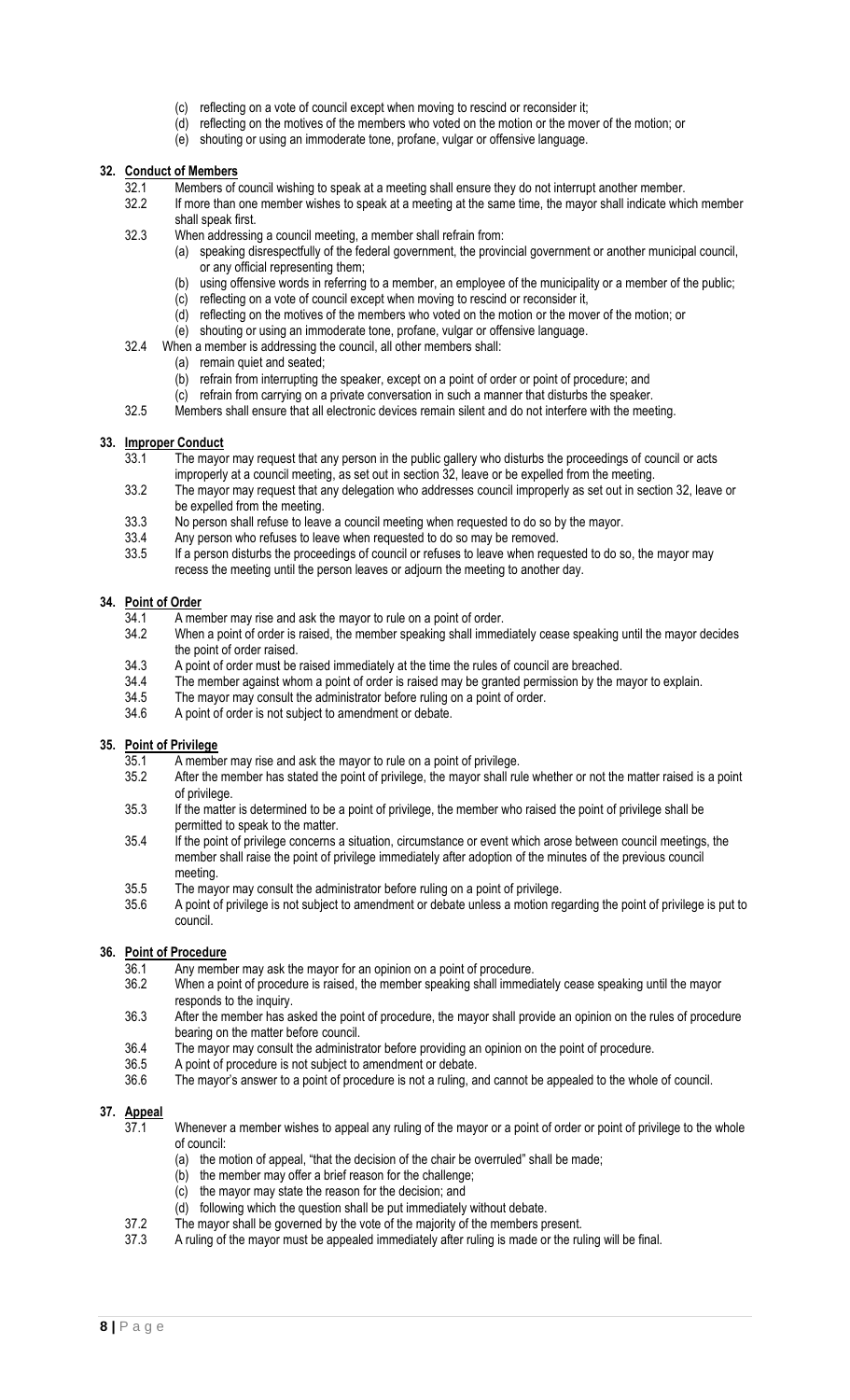## <span id="page-8-0"></span>**38. Calling a Member to Order**

- 38.1 When the mayor calls a member to order, the member shall resume his or her seat, but may afterwards explain his or her position in making the remark for which he or she was called to order.
- 38.2 In the event that a member refuses to resume his or her seat when called to order, the mayor shall request the deputy mayor, or if the deputy mayor is absent or is the unruly member, any other member of council to move a resolution to remove the unruly member either:
	- (a) for the balance of the meeting,
	- (b) until a time which shall be stated in the motion but no longer than the balance of the meeting, or
	- (c) until the member makes an apology acceptable to council for his or her unruly behavior, whichever shall be the shortest time.
- 38.3 When the majority of council votes in favour of the resolution, the mayor shall direct the unruly member to leave the council chamber, and if the member refuses to leave, the mayor may:
	- (a) recess the meeting until the person leaves or adjourn the meeting to another day; or
	- (b) direct that law enforcement officials be engaged to assist in the removal of the unruly member.
- 38.4 When council has directed an unruly member to leave the council chambers, and the member so directed makes an explanation and apology adequate and satisfactory to the council, it may, by a majority vote of the remaining members present, allow the offending member to remain in his or her place if he or she has not left or been removed, or to retake his or her place.

## <span id="page-8-1"></span>**PART V – MOTIONS**

## <span id="page-8-2"></span>**39. Motions and Debate**

- 39.1 A motion shall express fully and clearly the intent of the mover and shall not be preceded by any preamble or whereas clauses.
	- 39.2 A motion shall not be considered unless it has been seconded.
	- 39.3 Any member may require the motion under debate to be read at any time during the debate, but not so as to interrupt a member while speaking.
	- 39.4 When a motion is under debate no other motion may be made, except a motion to:
		- (a) amend a motion;
		- (b) refer motion to a council committee or administration for a report back to council;
		- (c) postpone a motion to a fixed date;
		- (d) request that a motion be put to a vote;
		- (e) extend the time for a council meeting; or
		- (f) adjourn the meeting.
	- 39.5 Notwithstanding any other provisions of this bylaw, the member, who moved a motion after a motion is under debate, may, with the consent of council:
		- (a) on his or her own initiative while he or she is speaking on the same; or
		- (b) when requested by another member speaking on the motion; change the wording of the motion, or agree to a change proposed by another member, if the alteration does not change the intention of the motion.
	- 39.6 Any motions allowed under subsection 39.4 shall be considered in the order in which they were moved.

#### <span id="page-8-3"></span>**40. Motion to Amendments**

- 40.1 Any motion may be amended to:
	- (a) add words within the motion;
	- (b) delete words within the motion; or
	- (c) change a word or words within the motion.
- 40.2 The amending motion must be:
	- (a) relevant to the main motion;
	- (b) made while the main motion is under consideration; and
	- (c) consistent with the principle embodied in the main motion.

## <span id="page-8-4"></span>**41. Request that Motion be put to Vote**

- 41.1 A motion requesting that a motion be put to a vote shall not be moved or seconded by a member who has spoken to the original motion.
- 41.2 A motion requesting that a motion be put to a vote shall not be amended or debated.
- 41.3 If a motion requesting that a motion be put to a vote is passed by council, the original motion shall immediately be put to a vote of council without any amendment or debate.
- 41.4 If a motion requesting that a motion be put to a vote is not passed by council, the original question may be amended or debated.

## <span id="page-8-5"></span>**42. Motion to Adjourn**

- 42.1 A member may move a motion to adjourn a meeting at any time, except when:
	- (a) another member is in possession of the floor;
	- (b) a call for a recorded vote has been made;
	- (c) the members are voting;
	- (d) when council is considering a motion requesting that a motion be put to a vote; or
	- (e) a previous motion to adjourn has been defeated and no other intermediate proceeding has taken place.
- 42.2 A motion to adjourn shall be decided without debate.

# <span id="page-8-6"></span>**43. Motion to Move to a Closed Meeting**

- 43.1 A member may make a motion that a council meeting move to a closed meeting.<br>43.2 The motion to move to a closed meeting must:
	- The motion to move to a closed meeting must:
		- (a) be in accordance with *The Local Authority Freedom of Information and Protection of Privacy Act*;
		- (b) the titles or subject of the item(s) to be discussed; and
		- (c) include the reason for the council meeting to be held in a closed meeting.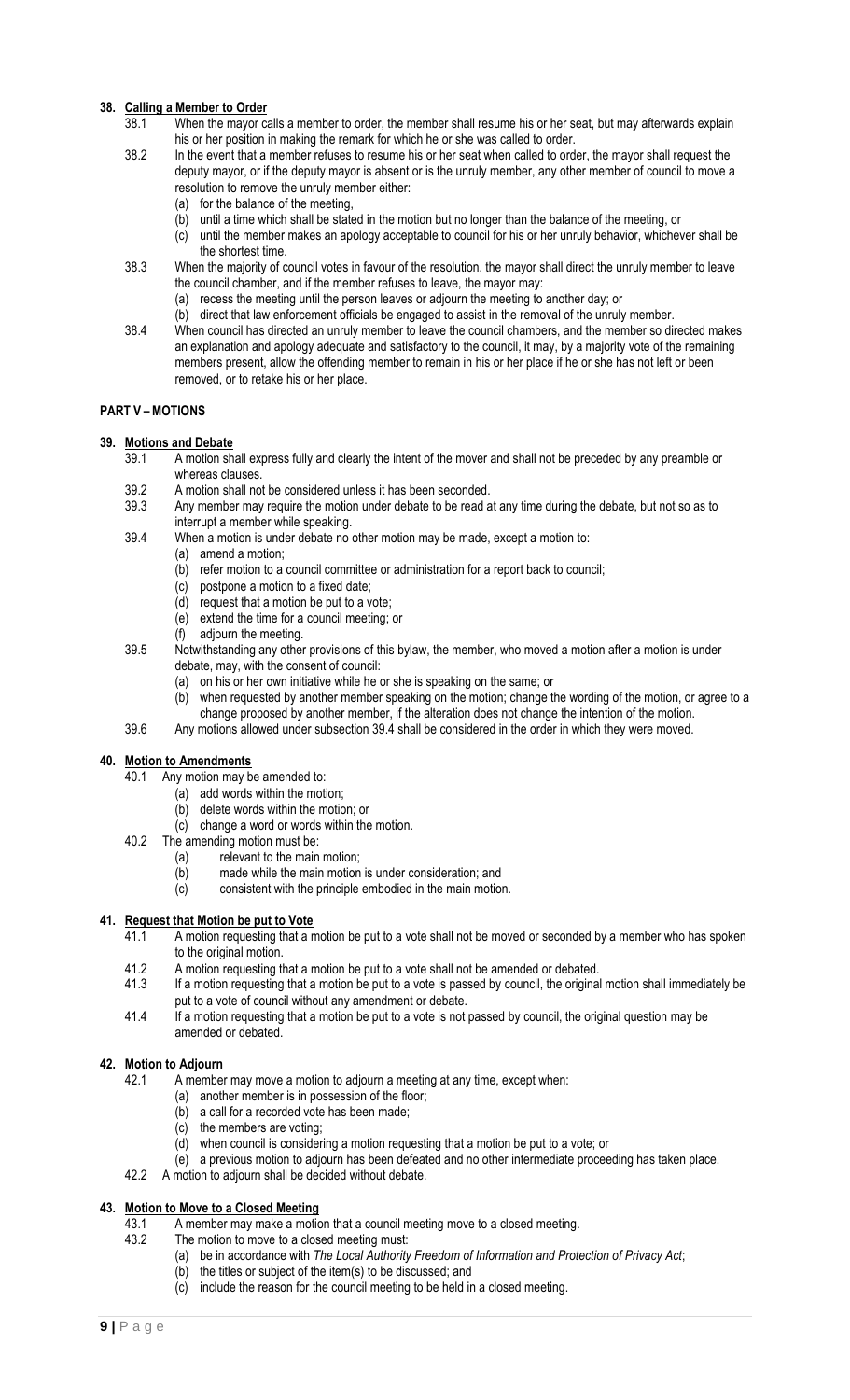43.3 No bylaw or resolution shall be passed during a closed meeting.

#### <span id="page-9-0"></span>**44. Motion Contrary to Rules**

44.1 The mayor may refuse to put to council a motion which is, in the opinion of the mayor, contrary to the rules and privileges of council.

#### <span id="page-9-1"></span>**45. Withdrawal of Motions**

 $\overline{45.1}$  The mover and seconder of a motion may withdraw it at any time prior to a vote being taken or prior to the motion being amended.

#### <span id="page-9-2"></span>**46. Motion to Reconsider**

- 46.1 A motion to reconsider shall apply to resolutions only, and shall not apply to bylaws passed by council.
- 46.2 A motion to reconsider is in order whether the original motion passed or failed.<br>46.3 A motion to reconsider may only be made at the same council meeting as the q
- A motion to reconsider may only be made at the same council meeting as the original motion was voted on.
- 46.4 A motion to reconsider must be moved by a member who voted with the prevailing side of the original motion.<br>46.5 When a motion loses on a tied vote, the prevailing side is those who voted against the motion.
- When a motion loses on a tied vote, the prevailing side is those who voted against the motion.
- 46.6 A motion to reconsider may be seconded by any member regardless how the member voted on the original motion.
- 46.7 A motion to reconsider is debatable only if the motion being reconsidered is debatable.
- 46.8 A motion to reconsider cannot be amended.
- 46.9 A motion to reconsider shall require a majority vote of the members present at the meeting.
- 46.10 If a motion to reconsider is adopted, the original motion is immediately placed before council to be reconsidered.
- 46.11 Once a vote on a motion to reconsider has taken place, there shall be no further motion to reconsider that resolution.

## <span id="page-9-3"></span>**47. Motion to Rescind**

- 47.1 A motion to rescind shall apply to resolutions only, and shall not apply to bylaws passed by council.<br>47.2 A motion to rescind is in order only when the original motion passed. No motion to rescind shall be i
- A motion to rescind is in order only when the original motion passed. No motion to rescind shall be necessary when the original motion failed.
- 47.3 A motion to rescind may be made at any time following the council meeting at which the original motion was voted on regardless of the time that has elapsed since the original vote was taken.
- 47.4 A motion to rescind may be moved and seconded by any council member regardless how they voted on the original motion.
- 47.5 A motion to rescind is debatable.
- 47.6 A motion to rescind may be amended.
- 47.7 A motion to rescind shall, in all cases, require a majority vote of all council members to pass.<br>47.8 A motion cannot be rescinded:
- A motion cannot be rescinded:
	- (a) when the making or calling up of a motion to reconsider is in order;
	- (b) when action on the motion has been carried out in a way that cannot be undone; or
	- (c) when a resignation has been accepted or actions electing or expelling a person from membership or office have been taken.

#### <span id="page-9-4"></span>**48. Motion to Postpone**

- 48.1 Where a majority of all members decide to postpone a motion to a fixed date, the motion cannot be considered by council until the fixed date.
- 48.2 Notwithstanding subsection 48.1, council may consider a postponed motion before the fixed date if a majority of members agree that the motion may be considered before that date.
- 48.3 The only amendment allowed to a motion to postpone to a fixed date is to change the date.

#### <span id="page-9-5"></span>**49. Voting of Council**

- 49.1 A member attending a council meeting shall vote at the meeting on a matter before council unless the member is required to abstain from voting pursuant to the Act or any other Act.
- 49.2 If a member is not required to abstain from voting on a matter before council and abstains from voting, the council member is deemed to have voted in the negative.
- 49.3 The administrator shall ensure that each abstention is recorded in the minutes of the meeting.

## <span id="page-9-6"></span>**50. Voting of Mayor**

50.1 The mayor shall vote with the other members on all questions.

#### <span id="page-9-7"></span>**51. Majority Decision**

51.1 Unless a greater percentage of votes is required by any provision of this bylaw, at every council meeting, all questions are to be decided by a majority vote of the members present.

## <span id="page-9-8"></span>**52. Recorded Vote**

- 52.1 Before a vote is taken by council, a member may request that the vote be recorded.
- 52.2 If a vote is recorded, the minutes must show the names of the members present and whether each voted for or against the proposal or abstained.

#### <span id="page-9-9"></span>**53. Tied Vote**

53.1 If there are an equal number of votes for and against a resolution or bylaw, the resolution or bylaw is defeated.

## <span id="page-9-10"></span>**PART VI – COMMITTEES**

#### <span id="page-9-11"></span>**54. Term**

54.1 Appointments to committees shall be for a one (1) year term beginning on January 1 to December 31.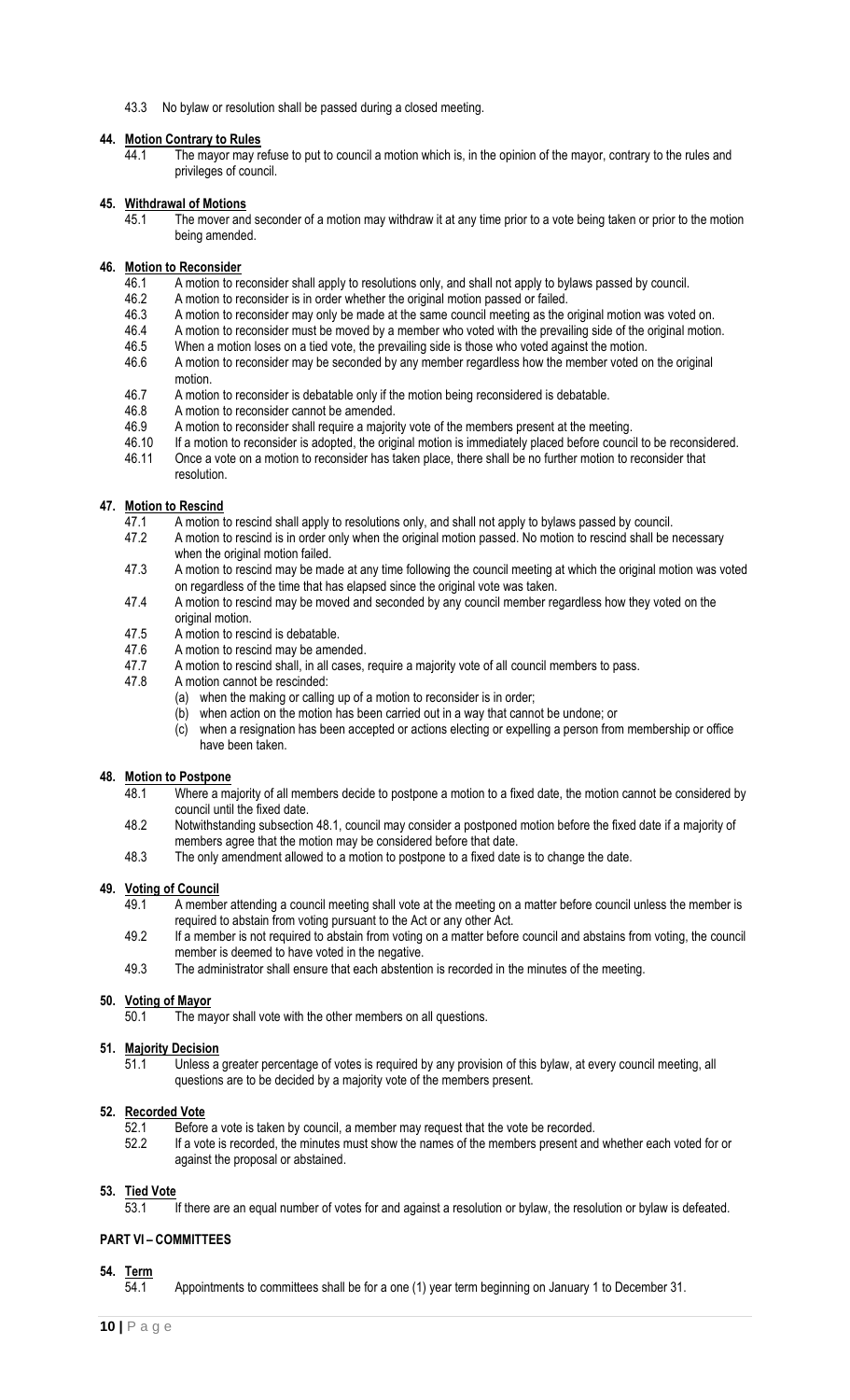- 54.2 Notwithstanding subsection 54.1, in a general election year, the term of appointments shall be reduced to coincide with the day of the election.
- 54.3 The administrator or committee secretary shall advise council of any members absent for more than three (3) consecutive meetings within a calendar year, and request that a warning correspondence be forwarded to the member, as well, if the member misses four (4) meetings, within a calendar year, council be advised to decide if the member should be removed from the committee.
- 54.4 Council may, in its discretion, revoke the membership of any individual whom has been appointed to a committee.

#### <span id="page-10-0"></span>**55. Committee Procedures**

- 55.1 Council may from time to time establish a committee in response to specific issues requiring immediate or long term attention.
- 55.2 The membership and jurisdiction of a committee shall be as provided for in the enabling legislation or as directed by council.
- 55.3 The mayor is an ex-officio voting member of all committees established by council pursuant to the Act, unless council provides otherwise, and when acting in an ex-officio capacity may take part in the proceedings of the same, except that the mayor shall not have a vote.
- 55.4 The mayor attendance shall not, however, be included for the purpose of determining a quorum.
- 55.5 Municipal officials shall act only in an advisory capacity to committees of council and shall not be considered voting members or have any voting privileges in respect to participation on any committee appointment.
- 55.6 The chair of all committees established by council shall be designated by council, unless council directs otherwise.
- 55.7 All councillors may attend the meetings of committees established pursuant to the Act, and may take part in the proceedings of the same, except that non-committee members shall not have a vote.
- 55.8 Each committee shall meet as soon as possible after it has been appointed and where a chair has not been appointed by council, members of that committee shall select a chair and vice-chair, and if required, decide the day and time for holding its regular meetings.
- 55.9 The chair shall preside at every meeting, participate in the debate and shall vote on all motions.<br>55.10 In the absence of the chair, the vice-chair shall preside, and in the absence of both the chair an
- In the absence of the chair, the vice-chair shall preside, and in the absence of both the chair and the vice-chair, one (1) of the other members of the committee shall be elected to preside, and shall discharge the duties of the chair during the meeting or until the arrival of the chair or vice-chair.
- 55.11 An act or proceeding of a committee is not effective unless it is authorized or adopted by a resolution at a duly constituted public committee meeting.
- 55.12 Everyone has the right to be present at committee meetings that are conducted in public unless the chair expels a person for improper conduct.
- 55.13 Subject to subsection 11, committees shall conduct all committee meetings in public.
- 55.14 Committees may close all or part of the meeting if the matter to be discussed is within one (1) of the exemptions in Part III of *The Local Authority Freedom of Information and Protection of Privacy Act*.
- 55.15 Notice of regularly scheduled committee meetings is not required to be given.
- 55.16 If a committee changes the date, time or place of a regularly scheduled meeting, the secretary shall give at least twenty-four (24) hours' notice of the change to any members of the committee not present at the meeting at which the change was made.
- 55.17 Notwithstanding subsection 55.16, a committee meeting may be held with less than twenty-four (24) hours' notice to all members and without notice to the public if all committee members agree to do so, immediately before the beginning of the meeting.
- 55.18 The consent to waive notice of a change in date, time or place of a meeting pursuant to subsection 55.17 may be given in person or by facsimile, electronic mail and other similar means.
- 55.19 If a committee cancels its regularly scheduled meeting, the secretary of the committee shall give at least twentyfour (24) hours' notice of the change to all members not present at the meeting at which the decision to cancel was made.
- 55.20 The secretary shall call a special meeting of a committee whenever requested to do so, in writing, by the chair or by a majority of the committee members in the same manner as set out in subsection 55.17.
- 55.21 For committees operating without regularly scheduled meeting, it shall be the duty of the secretary to call a
- meeting of the committee whenever requested in writing to do so by the chair or a majority of the committee. 55.22 The business of committees shall be conducted in accordance with the rules governing the procedure of council or as otherwise established by council for the committee or established by the committee.
- 55.23 Each committee, whom the administrator does not provide secretarial services to, will recommend to the administrator the appointment of a secretary, who will be responsible for:
	- (a) tracking the attendance;
	- (b) preparing meeting agendas and minutes; and
	- (c) reporting the committee's decisions to council.
- 55.24 The administrator, secretary or delegate must be present at all committee meetings.
- 55.25 When a person, or a group of persons, wishes to bring any matter to the attention of a committee or appear as a delegation, a communication shall be addressed to the administrator or the secretary and will be subject to the requirements set out in sections 22 to 24 of this bylaw.
- 55.26 Upon receipt of such communication, the administrator or secretary shall inform the chair and place the communication on the agenda of the next meeting of the committee for its consideration;
- 55.27 All submissions to committees must be received by the administrator or secretary within the established deadlines, usually two (2) business days prior to the meeting.
- 55.28 Reporting to committees shall be provided through the administrator or the secretary.
- 55.29 Any notice respecting a committee meeting is deemed to have been given to a member if the notice is: (a) delivered personally;
	- (b) left at the usual place of business or residence of the member; or
	- (c) at the request of the member, provided or sent to the member by ordinary mail, telephone or voice mail, facsimile or electronic mail or similar method at the number or address specified by the member.